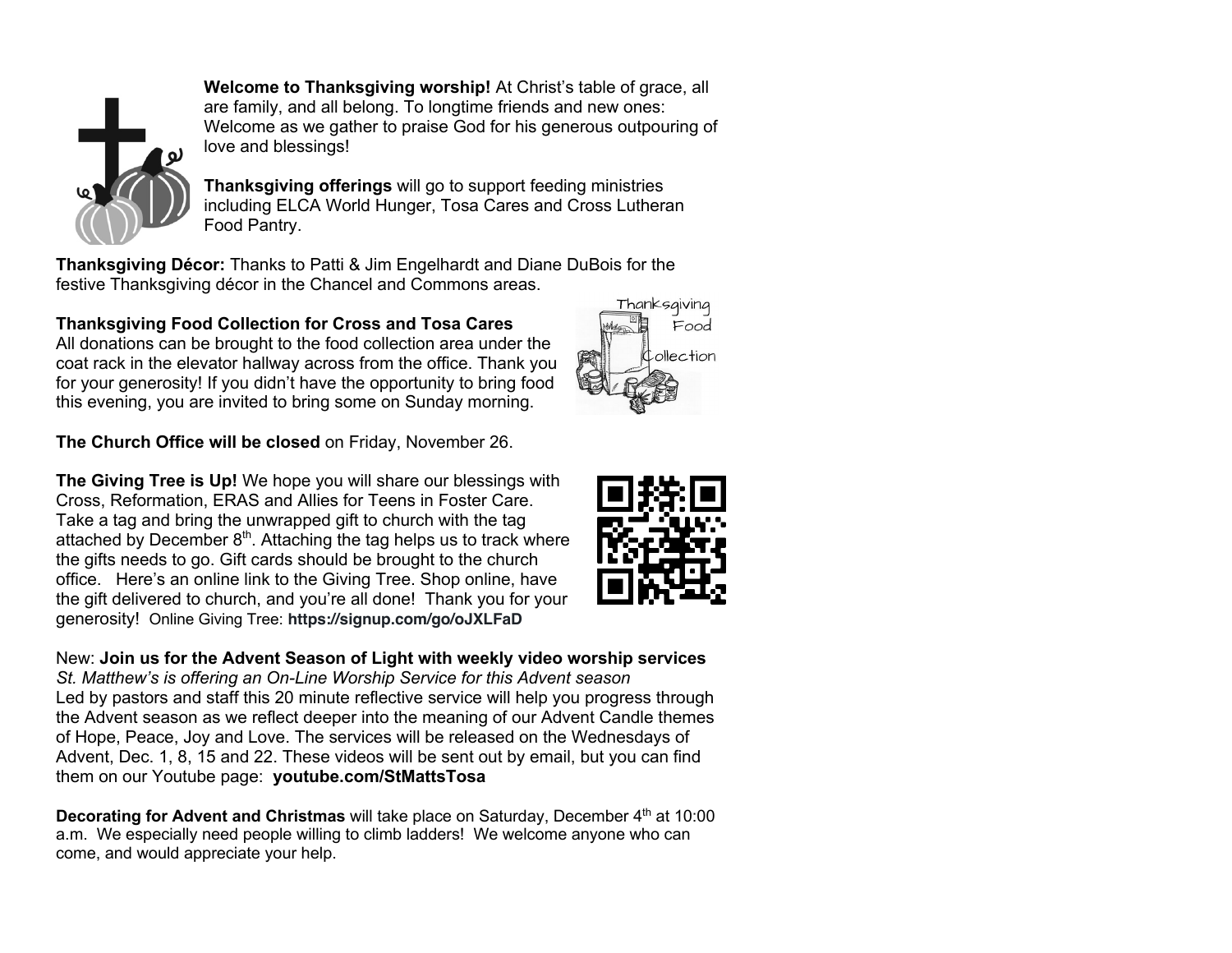**Stitches of Love meets Saturday, December 4** beginning at 9am. All are welcome to help with our quilt and blanket making. People of all skill levels can help. Join us anytime in St. Matthew's Fellowship Hall where beautiful, colorful, fun patterned quilts are created and then blessed on Mother's Day and distributed to many thankful recipients. Bring a friend or family member and enjoy fellowship together as you help to bless others. A brief lunch break is offered. Bring a bag lunch for yourself.

**New! Nativity Scenes, December 12, both services:** In the style of our traditional "Passion Scenes," we look forward sharing in worship on December  $12<sup>th</sup>$  at the 8:30 and 11:00 services, a special service of "Nativity Scenes." Interspersed within the worship service we will be shown tableaus, or scenes, of the Nativity Story. *Come, join in the celebration of the true meaning of the Christmas Season; sharing the love that God has first shared with us.*



**It's City Tins Time!** Once again, and in time for the holidays, St. Matthew's youth are selling City Tins to support the Youth Mission Trip. Beginning this Sunday, November 21<sup>st</sup>, you can order these tins filled with coupons for \$10 off a dine-in order and \$5 off a takeout order at local restaurants. There are five tins to choose from: Milwaukee, DiversiTin-MKE, Cedarburg, Fox Cities, Lake Country, Madison, and Twin Cities. Each tin is \$30, and a portion of each sale goes to the mission trip. For more details on how the tins

work, including a list of restaurants, go to this link: https://tinyurl.com/zn2ytru4You can order a tin at the display in the Commons or by contacting Gretchen Haugse at ghaugse@me.com. Tins will be delivered before Christmas.

**First Fridays Book Discussion Group:** Discussions begin at 7 p.m. on the dates listed. For now, the meetings will continue through the use of Zoom to reduce the risk of virus transmission. All are welcome for any of the books of interest to you.

**Dec 3, 2021 The Death and Life of the Great Lakes,** by Dan Egan (384 pages) More information available from Fred Heim, Book Group Coordinator. Contact the church office if you need contact information.

**Have you given your response yet?** Fall Stewardship for 2022. "Forward Together… in Faith" You should have received by email an invitation to pledge with instructions for how to make your 2022 financial pledge online, and how to serve by completing an "Activities and Ministries" form. Paper copies are available. Please make your commitments by November 21st, when there will be a consecration of our commitments during worship services. Thank you for your commitment to the future of St. Matthew's and our ministries together.